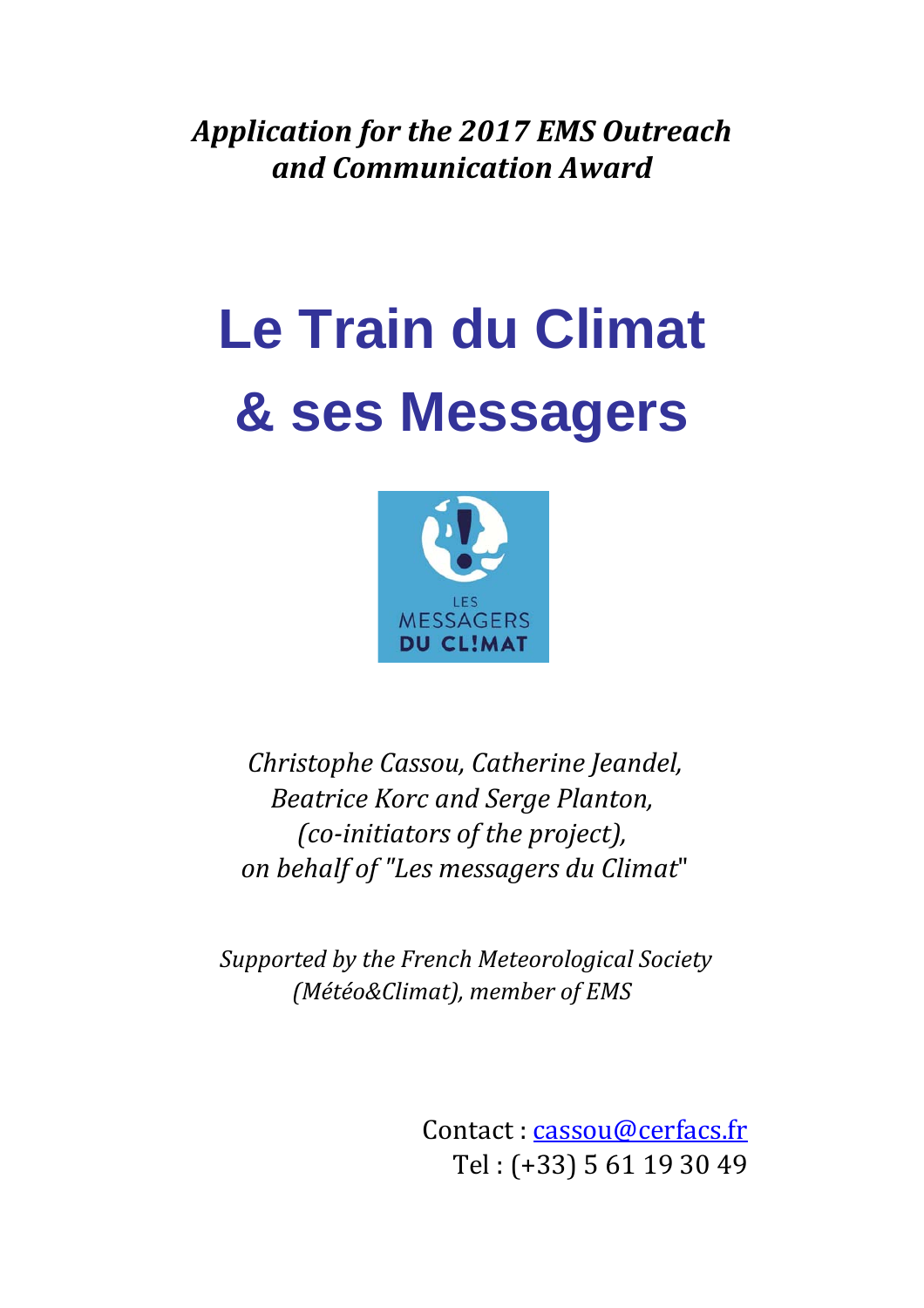## **Le Train du Climat & ses** *Messagers*

#### **Context**

Back to mid-2014, about a year and a half before the 21<sup>st</sup> climate conference (COP21<sup>1</sup>) held in Paris in Dec. 2015. Plethoric initiatives from diverse origins (national and local public institutions, private companies, non-governmental organizations, schools, etc.) were popping out in France to prepare and participate, directly or indirectly, to one of the most crucial rendez-vous in the international negotiation process about climate change. In such a boiling creative context, COP21 was a great and unique opportunity for the French climate research community at large to think about its role in the ongoing debate and to imagine means and actions to convey climate science into society.

Climate change issues are definitely not a sole question of fundamental science and thermometer to make it short; those encompass research areas in humanities and social science at the core of the imagination and emergence of new sustainable futures for the societies and for the planet. The IPCC $^2$ reports, and particularly the 5<sup>th</sup>, which served as base frame for the Paris negotiations, include a large reports. part of the diversity in the fields of climate science (from pure geophysics to economy and impacts on society and ecosystems). It is the compilation of these results that led to the COP15 international accord to keep global warming below  $+2^{\circ}$ C. This ambition reaffirmed and reinforced with the Paris Agreement implies considerable effort and change from society while questioning roadmaps for future development.

To help contribute to the success of COP21 at the civil society level, the French climate research community identifies its responsibility and legitimacy in the public debate to (i) reaffirm the science facts on which the terms of the Paris Agreement are built, (ii) explain the entire science process and practice that lead climate researchers to ring the alarm bell, and also (iii) provide objective and comprehensive information about research in solutions and possible choices to limit future climate change (societal implications, technological constraints, ethical issues etc.). Within such a context, a group of three climate researchers in geophysics together with a specialist of outreach and communication in science, have imagined a nomadic exhibition about climate change to be installed in a train travelling all over France at the eve of COP21. The target of the exhibition was to cover every facet of science in climate and to embark scientists of diverse expertise (paleo-climatologist, glaciologist, oceanographer, weather experts, economists, sociologists, etc.) to bring comprehensive knowledge about climate change through direct discussion and exchange with all types of public. Education in matter of climate change, from geophysical to societal approaches, is one of the most important issues and challenges for the climate science community, as it is the basement for any democratic evolution that is desirable for our evolving society in response to climate threat and vulnerability.

The "Train du Climat" with its "*Messagers du Climat*" (name for the scientists on board) is born. 19 stops are scheduled all over France from the  $6<sup>th</sup>$  of October to the 25<sup>th</sup>, 2015, based on a one-day/one city format (Fig. 1). It was the only event of national importance outside Paris to receive the official "COP 21 event" label.

<sup>!!!!!!!!!!!!!!!!!!!!!!!!!!!!!!!!!!!!!!!!!!!!!!!!!!!!!!!</sup> <sup>1</sup> COP21 = 21st yearly session of the Conference of the Parties to the 1992 United Nations Framework Convention on Climate Change.

 $2$  IPCC = Intergovernmental Panel on Climate Change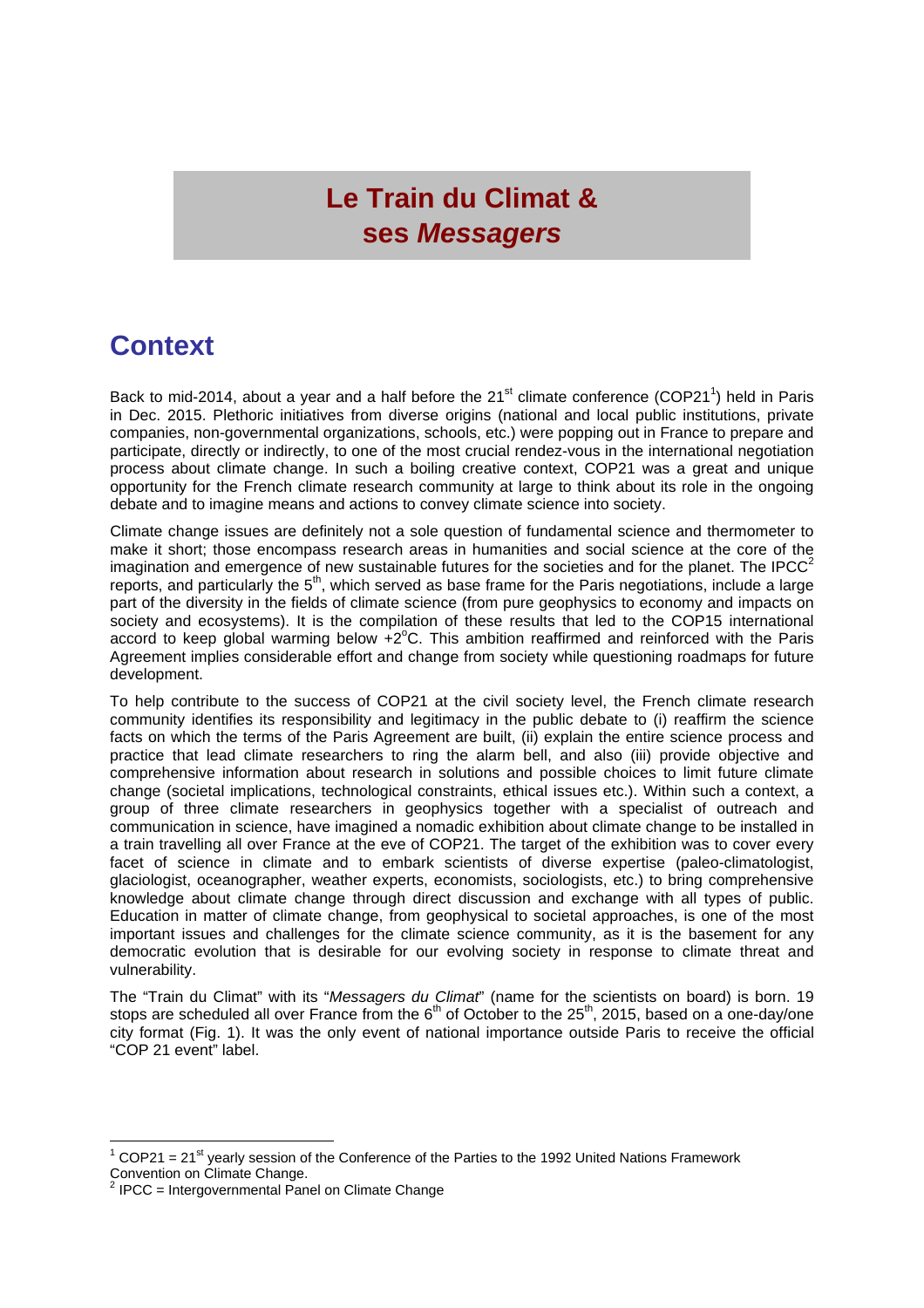

## **The exhibition on board of the Train du Climat**

Imagining an exhibition inside a train is a real challenge, as it must account for all the intrinsic constraints of a railway carriage, in particular the one-way movement of the visitors, the limited space and absolute necessity to avoid jams at any point of the visit. Beyond practical issues, scientific contents must cover all the main facets of climate science to benefit at best from the transdisciplinary expertise of the scientific *Messagers* on board. Said differently, because a *Messager* is expected to guide visitors, or group of visitors, there is a need for materials and "stations" in the course of the exhibition, in which he/she could fully exploit his/her own expertise as a co-building process of the main messages to deliver about climate change. Linearity and comprehensiveness appear as the two main requirements for the exhibition content in addition to the absolute necessity for a story-telling type of framework to excite "perception and emotion" in visitors. Awareness rising, which leads potentially to decision and action, is a combination of growing knowledge (cognitive system) and incarnation (emotional system) and the exhibition must target both.

Three train carriages were available and the exhibition was built accordingly into three distinctive parts to capitalize on the real physical experience of the visitors to leave/enter into a new space. Understand/Experience/Anticipate was the sequential logics we adopted following a chronological backbone. In the first carriage, climate archives were presented to document the climates of the past (back to ~1 billion of years) and explain the different sources of natural variability at the origin of the observed glacial/interglacial alternation. At the end of the carriage, a special emphasis was devoted to the last millennium and to the instruments available for climate monitoring since the early 1800s. Objects (one sediment core, one stalagmite –Figure 2a-, an old thermometer from ~1870, one XBT oceanographic probe, etc.) and videos on screen were displayed to support written explanations (on wall) and oral exchanges with a messager. A virtual visit of the first carriage is available at ftp://ftp.cerfacs.fr/pub/globc/exchanges/cassou/EMS/Train/virtual\_visit\_car1.mp4.

The second carriage started with a description of the industrial epoch and associated constant-rising emission of greenhouse gases due to human activities. The evolution of the  $CO<sub>2</sub>$  concentration over the last 150 years or so was contrasted to the past records obtained from ice cores as described in the 1<sup>st</sup> carriage. Physical processes involved in greenhouse effect and carbon cycle were presented with a special focus on the orders of magnitude and timescales of the observed changes. Emphasis is laid on current climate (interannual variability, extreme events, etc.). Climate modeling was then detailed as well as the different IPCC scenarios of evolution for  $CO<sub>2</sub>$  emission. The end of the carriage was devoted to the impacts expected at the end of the century in the business-as-usual (BAU) scenario at both local (France) and planetary scale (global ocean acidification, Figure 2c).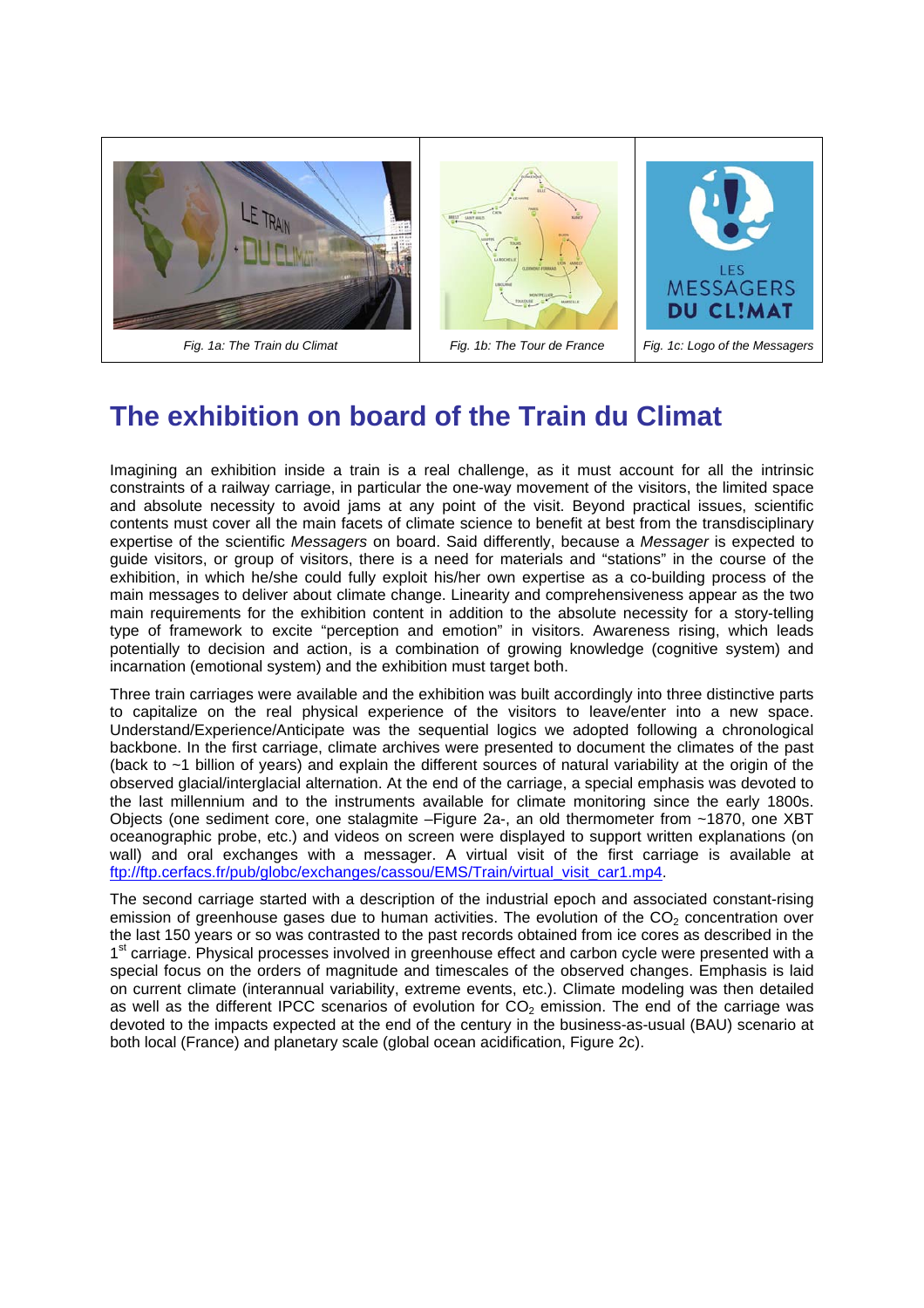

Before entering the last carriage, discussions about the choices for future society were initiated with the public through two symbolic doors, one leading to a dead-end wall and corresponding to the justdescribed Business-as-usual scenario, and an alternative one opening to the so-called sober scenario to be discussed in Paris and aiming at limiting the global warming at  $+2^{\circ}$ C. Inventories of historical and ongoing CO2 emissions through different approaches and perspectives (per country, per habitant, per sector etc.) were then provided to set the discussion on facts and raise awareness about the complexity of (i) the climate issues at the core of the negotiations in the COPs and (ii) the solutions, which are all but easy and universal. The third carriage was designed as a space for discussion and debate with the public. Detachable disks, on which a given subject of discussion is stated, were available for the visitors who were expected to choose and grab one and to symbolically bring it to a messager for debate and exchange (Figure 3). Disks were clustered by domains such as energy, transport, etc. but also ethics and justice issues. The exhibition ended with some philosophical thoughts about humankind.



Importantly, all the above-listed climate facts and knowledge were embedded within a linear narrative thread, which concretely and perceptively tells the story of the human evolution, and consequently the story of the visitor who becomes part of the ongoing scene. As earlier mentioned, it is essential to stimulate emotion and feeling in the public as a necessary and efficient process for assimilation of new and complex concepts. Whenever possible, at several key sectors of the exhibition, examples are thus given about interaction between climate and human development/society. We talk about the colonization of the North American continent through Bering Strait then emerged during the last glaciation, the landscape in France at that period based on cave-painting drawing, the importance of recurrent climate events in triggering the French Revolution in 1789 as detailed in a video starring an historian, the industrial booming in the  $XIX<sup>th</sup>$  century which is materialized through old postcards and pictures and explained through the thoughts of a sociologist and science and technology historian, and lastly, we finish with the concept of anthropocene and climate migrations/refugees. In the second carriage devoted to the impacts of climate change, illustrative examples have been chosen to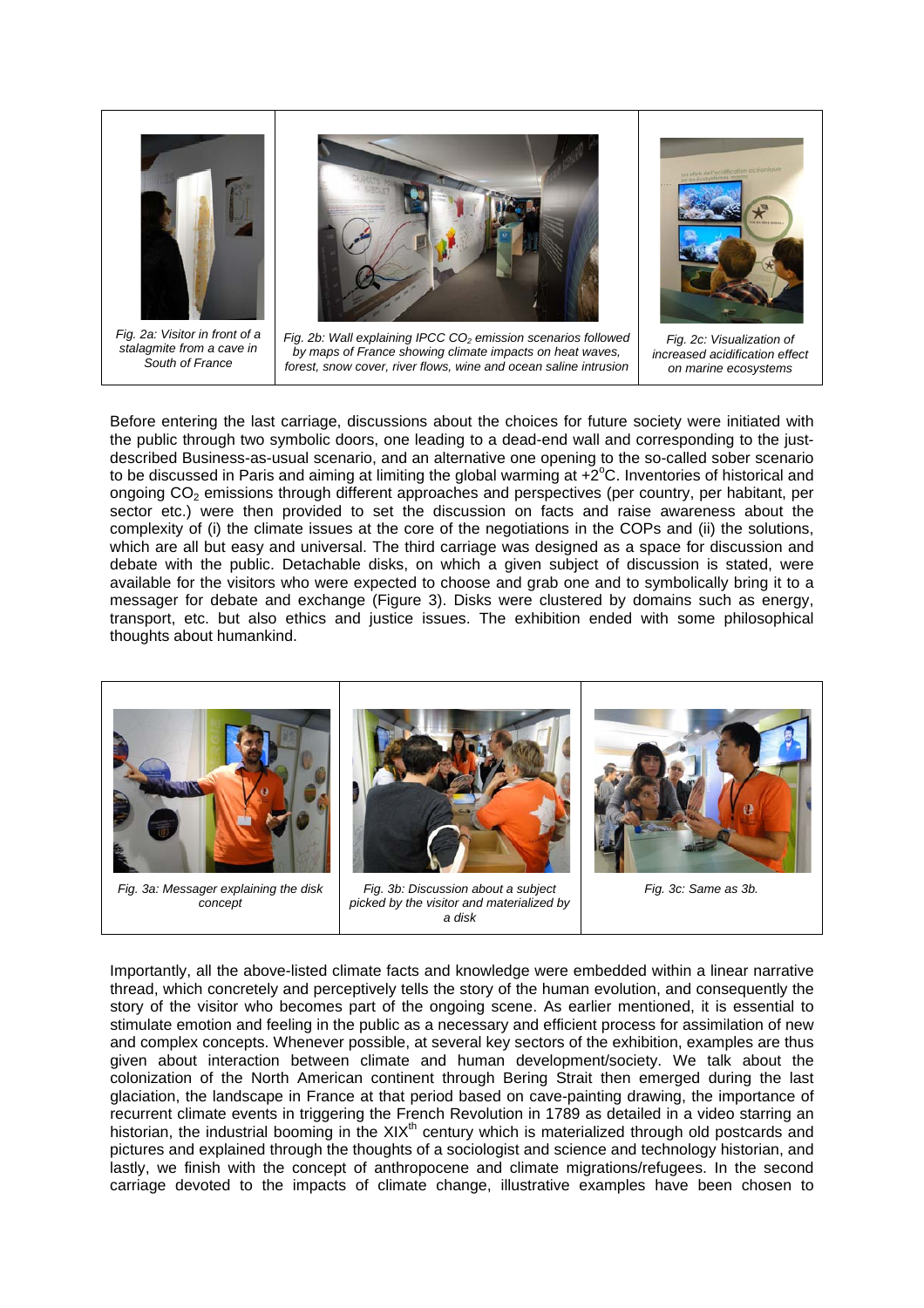resonate in public consciousness, such as change in viticulture and forest, both being deeply anchored in the French cultural heritage.

Within such a framework, the visitor progressively evolved through the cars from being a passive reader or listener passive position of his/her own story (carriages 1 and 2) to becoming an actor of his/her own future or the one of the next generation (carriage 3). He was guided to *understand* the past climate variability, to *experience* ongoing climate change and to get background knowledge to realize what *adaptation* to near-term climate change and *mitigation* measures to reduce CO<sub>2</sub> emissions, objectively mean.

To create such an exhibit and cover all the transdisciplinary fields related to climate issues, social scientists and interdisciplinary scientists $3$  join the initial 4-people core team specialized in geophysics and mediation in science popularization. Experts in design and technical conception of exhibitions (The Carte-Blanche company) help frame the scenography and were in charge of the practical realization.

#### **Le tour de France of the Train du Climat**

The French ministers of Ecology&Environment (Segolène Royale) and Research (Thierry Mandon) who financially support the initiative together with SNCF<sup>4</sup>, the French Railway company, Train-Expos, its subsidiary for public events, and The French Meteorological Society (Météo&Climat-SMF, member of EMS), blew the whistle at the Gare de Lyon in Paris on October 6, 2015 (Figure 4a) and the Train du Climat started its 3-week tour with 42 scientific *Messagers* on board (14 per week) and 7000km/19 stops ahead (Figure 1). In total, the Train du Climat welcomed about 23.000 people who spent on average 90 minutes per visit. Among them, 3500 schoolchildren from elementary to high schools and 1200 elected representatives and decisions makers; they both were the two communities *a priori* targeted. A strong partnership with the Ministry of Education and its regional antenna had been organized accordingly to prepare the visits of students and initiate tutorial projects at classroom level. In parallel, stops in cities had been prepared in advance with the local decisional institutions (local deputies, local representative assemblies, mayors, etc.) as well as local organizations promoting science, to trigger initiatives for the arrival of the train and to ensure relay in communication. In total, 30 TV and 80 radio programs (from news coverage and reports to dedicated shows, Figure 4b) and 620 articles in national and local press have been tracked.



Open from 10.00am to 7.00pm (Figure 5a), a typical and routine day for the Train du Climat included:

• Scholar visits (Figure 5b). Groups of about 15 students were formed at the entrance of the Train and then guided by two *Messagers* "in duty", one for the early part of the exhibition (mostly geophysics) and one for the discussion/debate about solutions and future worlds at the end.

<sup>!!!!!!!!!!!!!!!!!!!!!!!!!!!!!!!!!!!!!!!!!!!!!!!!!!!!!!!</sup> <sup>3</sup> Céline Guivarch, Thomas Gasser and Beatrice Cointe from CIRED.

<sup>4</sup> SNCF = Société Nationale des Chemins de Fer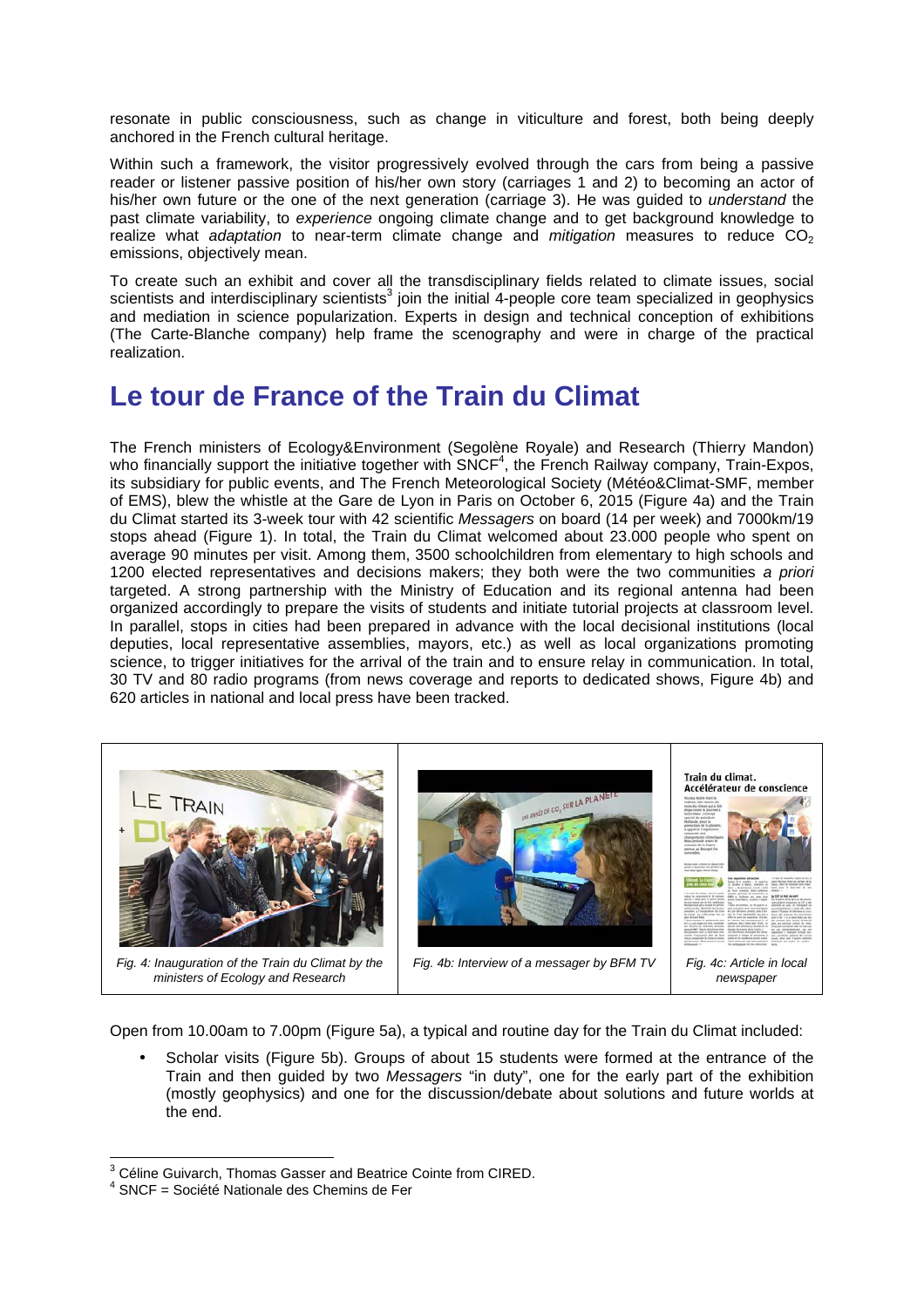- Dedicated and private visit from 11.00am-12.00 for the elected representatives and the delegations (~50 people on average, Figure 5b).
- Visit of individuals of any ages (Figure 5cde). Series of ~30mn talks given by local researchers from the stopover town were also proposed in a dedicated conference carriage. Topics were adapted to the local issues whenever possible, to increase visitors' interest and perceptions (e.g. talks on sea-level rise in coastal cities, glacier melting in Alpine cities etc.)



The messager-in-duo format to guide any type of visitors became the standard organization proven to be the most efficient and adequate after several tests and inevitable real-time adaptation. Nevertheless, success was beyond expectation and traffic jams became the worst nightmare of the *Messagers!* Conferences on the platforms as well as all sorts of "games" with the help of local artists were ad hoc designed as buffer to regulate the flow of visitors and school classes (Figure 6).



In addition, a so-called "village" as a showcase for local communities and research involved in environmental issues was organized in most of the cities, especially those of medium size for which the arrival of the Train was a catalyst for initiatives (e.g. Annecy, La Rochelle, Brest, etc., Figure 7). The Train du Climat was labeled as the highlight of the annual science week organized nationwide by the Ministry of Education and Research and which happened this year 2015 to occur during the tour. Altogether, the Train du Climat became the biggest side-event in France, outside Paris, at the eve of COP21.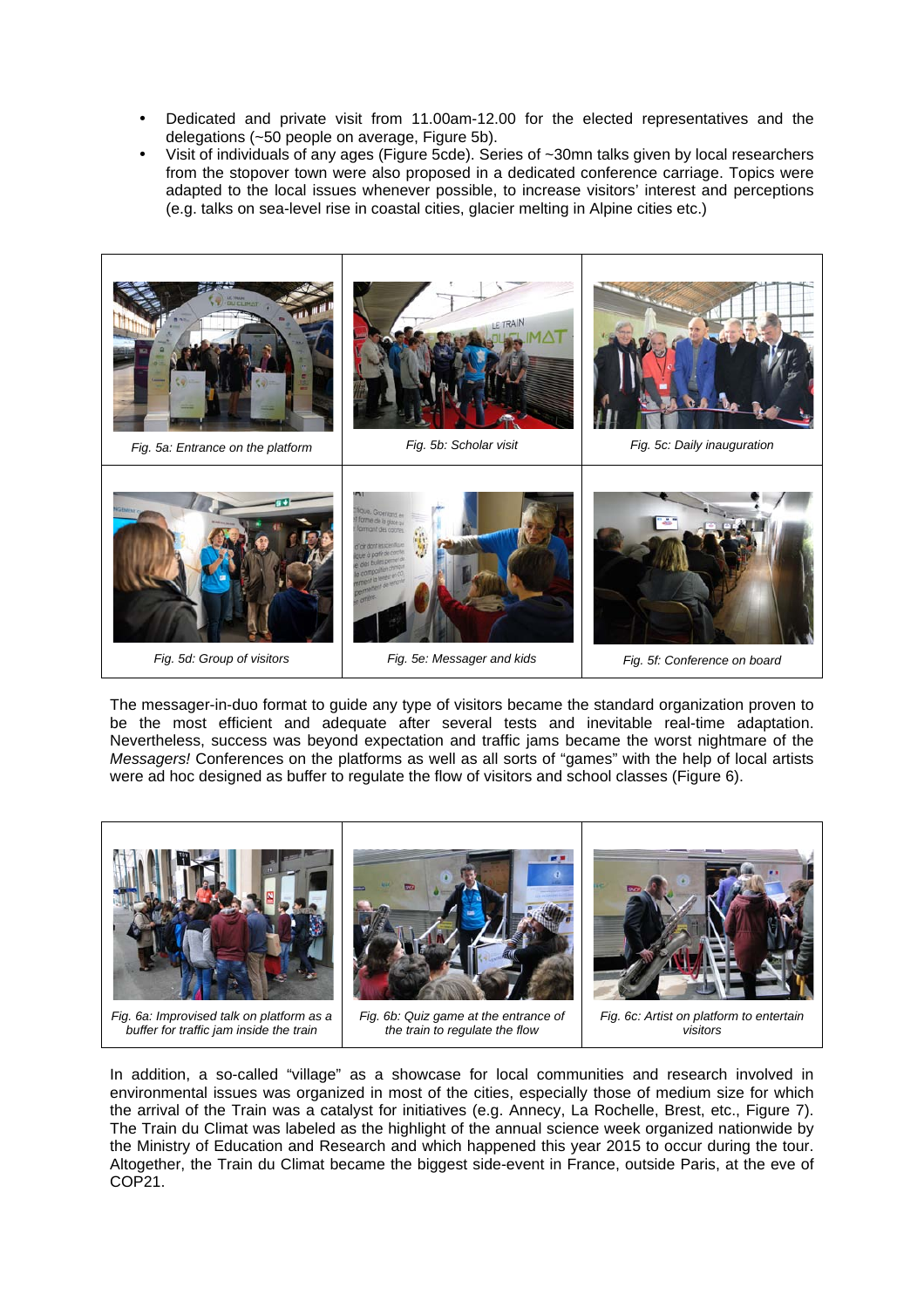

*Fig. 7a: Animation in front of the train station and stands of the "village du climat"*



*Fig. 7b: Stand of local researcher on platform to promote local universities*

Closed to public from 7.00pm, another day started for the *Messagers*: debriefing, experience and best practice sharing, discussions about public reactions and engagements, personal frustrations and rewards etc. before good food, rest, relax time and recovery sleeps on board, while the Train was heading overnight to the next city. A 52-mn film-documentary has been directed and produced by the VideoScopie company and relates the story of the Train and its *Messagers* and visitors (https://vimeo.com/172668014/9d741ef3b7).

### **Seeds for novelty and success**

The main goals of the Train du Climat were to advance climate literacy and contribute to sciencebased policy making and individual actions. At the eve of COP21 negotiations, ambition was therefore for the climate science community at large, to raise public awareness and nationwide citizen mobilization about climate change issues. The goal was to provide objective information and tools as ground for enlightened opinions and choices at individual and collective levels. Success was beyond expectation. It was elegantly summarized by Nicolas Hulot, who became the French minister for ecology&environment in 2017, during his 2015 visit int Saint Malo: "This train does not work as a particle accelerator but as an accelerator of consciousness and obviously knowledge. It is the best educational outreach tool because scientists make the effort and devote time to meet people directly and provide readily information and facts, which are complex and deterring at first glance<sup>5</sup>. Such an accomplishment is due to several factors, as retrospectively analyzed:

The "reverse dynamics effect": Outreach and communication by scientists are often done through conferences, invited speeches in schools and universities, in fairs, festivals, through articles, TV programs, etc. "Honored guest" is the traditional hat for scientists put on a pedestal that seems out of reach for the general public. A reverse process is acting with the Train, as the scientist becomes the host and the public is the guest. Symbolically, Science is brought "at home", at least in a familiar place in people's daily life that is a train station, whose social meaning is also deeply present in the French culture. There is no intermediary in discussions and unconscious hierarchy is thus minimized. Exchange/open communication founded on trust and co-listening is easier because scientists, as *Messagers* in the Train, are receptive to the perspectives and concerns of the general public. They are adapting in realtime to their audience, rather than simply "teaching" scientific facts and knowledge and "dismissing" the misconceptions. As a consequence of the reversed dynamics effect, people from all social categories and educational levels visited the Train. This is opposed to usual and more traditional public attending conferences for instance, who is often aware enough for enlightened thoughts and actions about climate. "You are just like everyone else and accessible" was one of the most common thankful and rewarding feedbacks from visitors at the end of their visit.

<sup>&</sup>lt;sup>5</sup> « Ce train fonctionne non pas comme un accélérateur de particules mais comme un accélérateur de conscience et visiblement de connaissance. C'est le meilleur outil pédagogique qui soit parce que les scientifiques font l'effort d'aller vers les citoyens et de rendre accessible des connaissances ou des points de vue qui peuvent parfois être un peu complexes et rebutants. » Nicolas Hulot.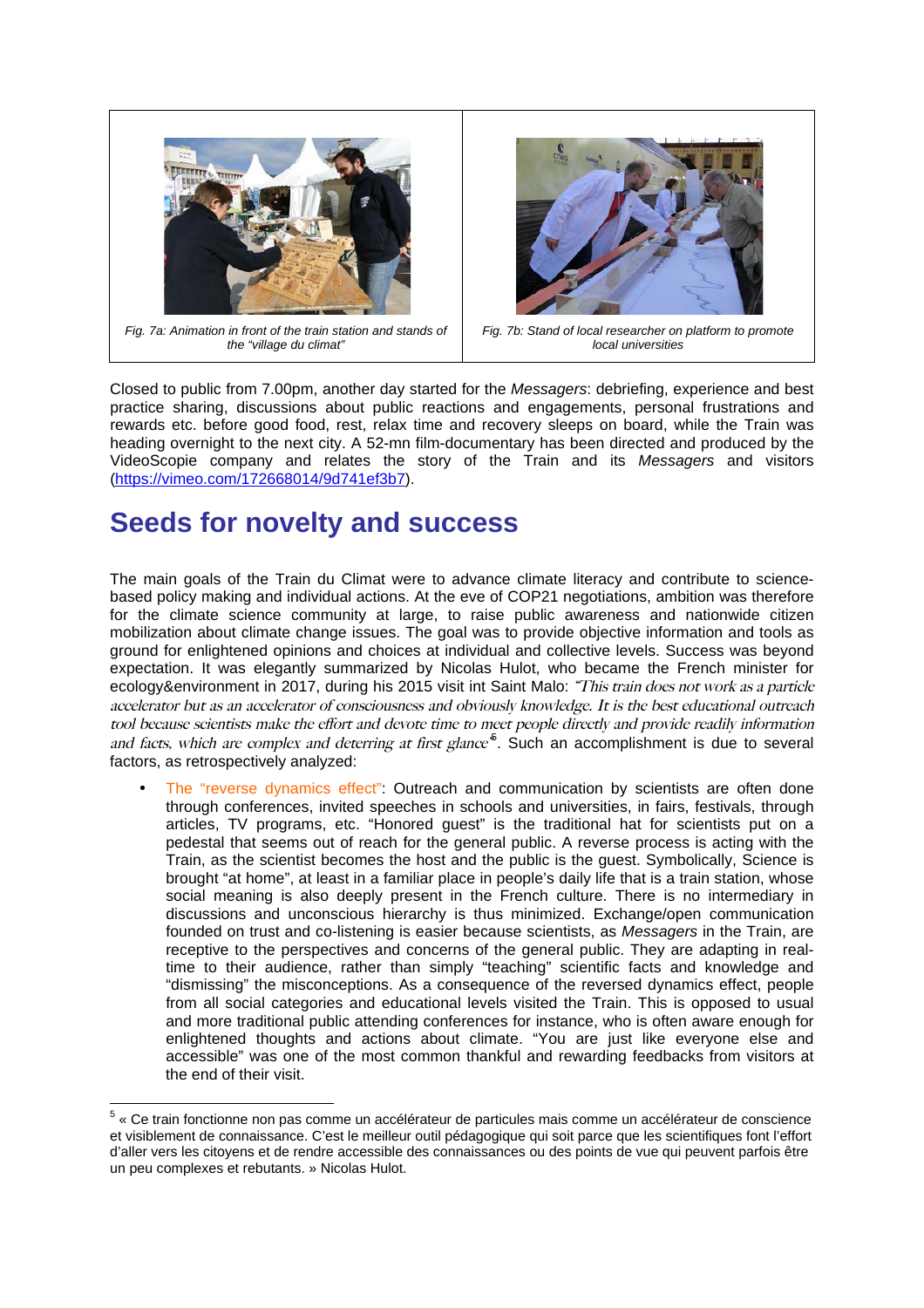- The "community effect": effective communication about climate change requires transdisciplinary knowledge to account for the true complexity of climate science and related issues. Accordingly, the *Messagers*' shifts on board were carefully planned to benefit from all specialities (from geochemist, climate modelers to economist, etc.) at the same time, in order to cover at best the different aspects of climate science. Such an organization, in line with the narrative thread of the exhibition, demonstrated to the public that groups of different expertise and motivation could come together behind a worthy cause. Although being strongly supported by their own research institute or laboratory (13 in total), all the *Messagers* appeared as a single entity in the Train and this team-building perception reinforces the meaning of the initiative. Not only does this considerably help to talk about the consensus of the scientific community on climate change, but it also contrasts with the dominant mainstream way of communication in media, based on the promotion of individual's work/finding, which can artificially nurture climatesceptics.
- The "tunnel effect": Like an "initiation rite", the visitor had to pass through all the stages of the exhibition with no way to escape or go back once entered inside the Train. This constraint was particularly interesting during the visit of the elected representatives and decision makers who are usually in rush and not self-committed. During an hour or so, they were trapped and forced to listen about science facts but also, as importantly, about the process of doing science. Highlighting the scientific methods, logics and rigor in our communication effort is a challenge and the tunnel effect helps convey the iterative process in building knowledge and understanding in science.
- The "regional effect": France is a very centralized country with many more initiatives held in Paris than outside. The Train du Climat was perceived as a declination of an international event, here COP21, at regional scale, ensuring both legitimacy and great opportunity for local communities to get involved and mobilized. This was particularly striking in medium-sized cities where side-events organized on the day of the train stop ("village du climat", public debates, etc.) got a lot of attendance and success. Anecdotically, presence of social activists at almost all stopovers illustrated the window of opportunity provided by the Train to shed light on claims and local concerns through the nationwide and regional media coverage.

Beyond success with the general public, the Train du Climat also created a great enthusiasm and group dynamics among the *Messagers* on board. Sharing expertise, views and experience as well as reciprocal curiosity, were very formative at individual level because of the intrinsic interdisciplinarity of the group. Analogy can be made with oceanographic cruise for which a team of scientists of different specialties is embarked on a common vessel and works on the same general theme but through the prism of their individual expertise and interest. The Train du Climat thus was a rail cruise sharing many perceptions and daily life constraints with an oceanographic campaign: a moving vessel, an organization based on shifts, a co-building and co-learning spirit, a disconnection with the outside world during the few days of duty, etc. It turns out that the co-building and "caring" spirit between the *Messagers*, as a bottom-up process of creation, has been retrospectively analyzed as a tremendous plus for the success in exchange and communication with the visitors. As a side, it is also interesting to really experience the fact that a same story with a same support (here the exhibition) can be told quite differently depending on the sensibility/background of the *Messagers*. This shed light on philosophical and psychological questions about outreach in science and in particular, the role of scientists, as individuals, in communication to general public.

## **Seeds for new initiatives**

#### **Train du Climat in Morocco**

Inspired by the success of the French experience,  $ONCF<sup>6</sup>$ , the Moroccan National Railway Company, decided to organize a Train du Climat at the eve of COP22 held in Marrakech in late 2016. A dedicated work has been done by the team of specialists in science communication who worked on the French train, including a French scientific journalist, together with the Moroccan scientific community to adapt the exhibition to the most relevant climate issues for the country (drought, water

<sup>!!!!!!!!!!!!!!!!!!!!!!!!!!!!!!!!!!!!!!!!!!!!!!!!!!!!!!!</sup> <sup>6</sup> OCNF : Office National des Chemins de Fer au Maroc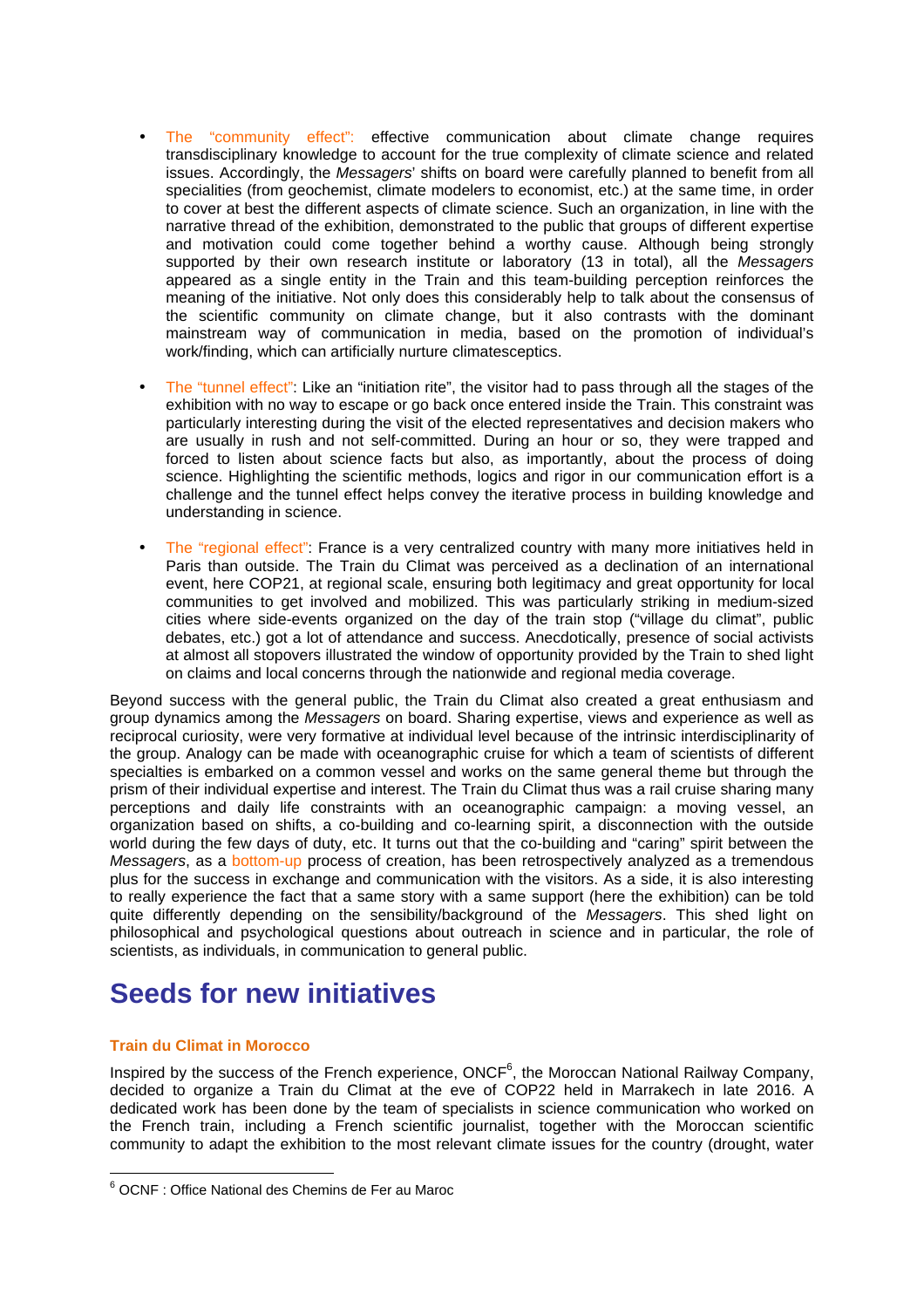resources, solar energy development, etc.). Texts have been translated in Arabic and examples for impacts induced by climate change have been chosen to match the collective and cultural heritage of the Moroccan visitors. The last part of the exhibition devoted to adaptation and mitigation strategies has been revisited to fit to the Moroccan society whereas most of the geophysical contents has been kept and only translated. The tour included 12 stopover cities all over Morocco and the train stayed in Marrakech train station during the entire COP to welcome international delegations (Figure 8).



56 Moroccan *Messagers* (14 per week) were present on board to welcome and guide the general public, the scholars and the decision-makers/elected-representatives. Unlike the French *Messagers*, most of them were either master or PhD students working on climate-related fields and few researchers/teachers from universities and institutes supervised them. A short training in outreach & communication was organized before the tour by the French science communication team (VideoScopie production) to get familiar with the exhibition and to improve communication skills. Three French *Messagers* participated to the Moroccan tour of the Train. Success was huge with around 30.000 visitors. Jams were very common inside and outside the Train, which got victim of its own success (Figure 9). Provided cultural differences, the huge interest and craze about the train as well as the feedbacks from the public were kind of similar to the French edition. This proves the pertinence and adequacy of the concept for a nomadic exhibition in a train and very importantly, for the presence of scientists to readily explain its content and to convey objective messages.



*Fig. 9a: Visit in the train du climat in Morocco Fig. 9b: Same as 9a Fig. 9c: Waiting line on platform in Morocco.*

#### **Train du Climat "Science, Solutions et Territoires"**

A new train built on the outcome and expectation of the first edition in 2015 has been created and inaugurated last March in Paris (Figure 10). The "time of alert" and recognition for human influence on climate is over and a new area towards actionable initiatives and transitions is on its way. The evolving maturity of the train follows such a trend and, although the general concept is kept, greater emphasis is laid on solutions (adaptation/mitigation strategies). The exhibition has been accordingly revisited with a more extensive focus on how research can contribute to emerging thoughts, concepts and implementation for transitions as well as new societal models. In addition, an app named "Les